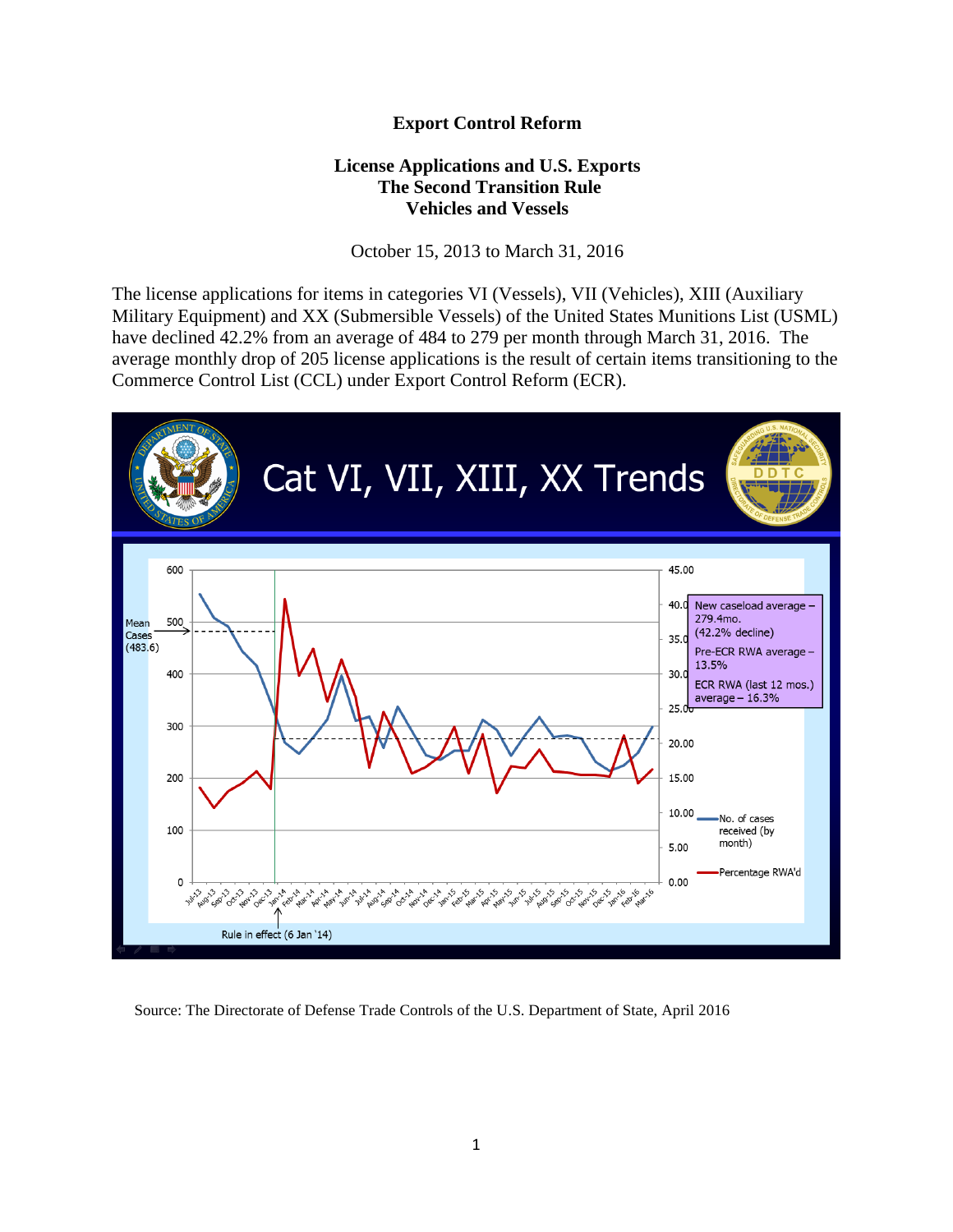Since the Second ECR Transition Rule became effective on January 6, 2014, the average number of BIS license applications for the nineteen 600-Series items created by this rule is 115 per month through March 31, 2016. The approval rate is 82.6%.



BIS License Applications for the Second ECR Transition Rule January 6, 2014 to March 31, 2016

Source: Commerce U.S. Exports Exporter Support System, April 2016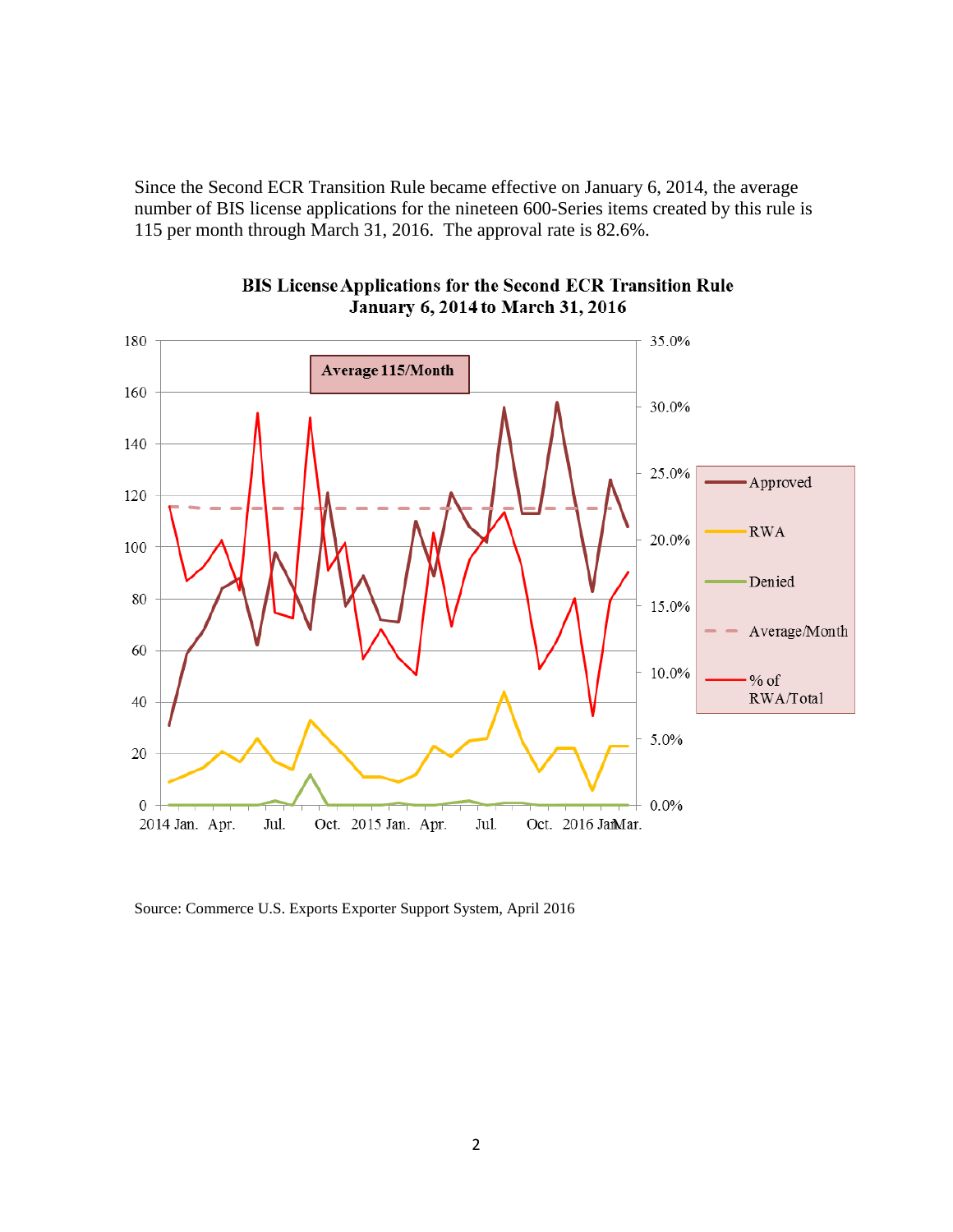From January 6, 2014 to March 31, 2016, U.S. exports of items under the Second ECR transition Rule – Vehicles and Vessels items (0y606, 8y609, 8y620 and 0y617) under BIS jurisdiction totaled 17,519 shipments<sup>1</sup> for \$641.2 million.



Source: Automated Export System, April 2016





Source: Automated Export System, April 2016

<sup>&</sup>lt;sup>1</sup> Shipments are defined as exports being sent from one order party to one consignee located in a single country of destination on a single conveyance on the same day.